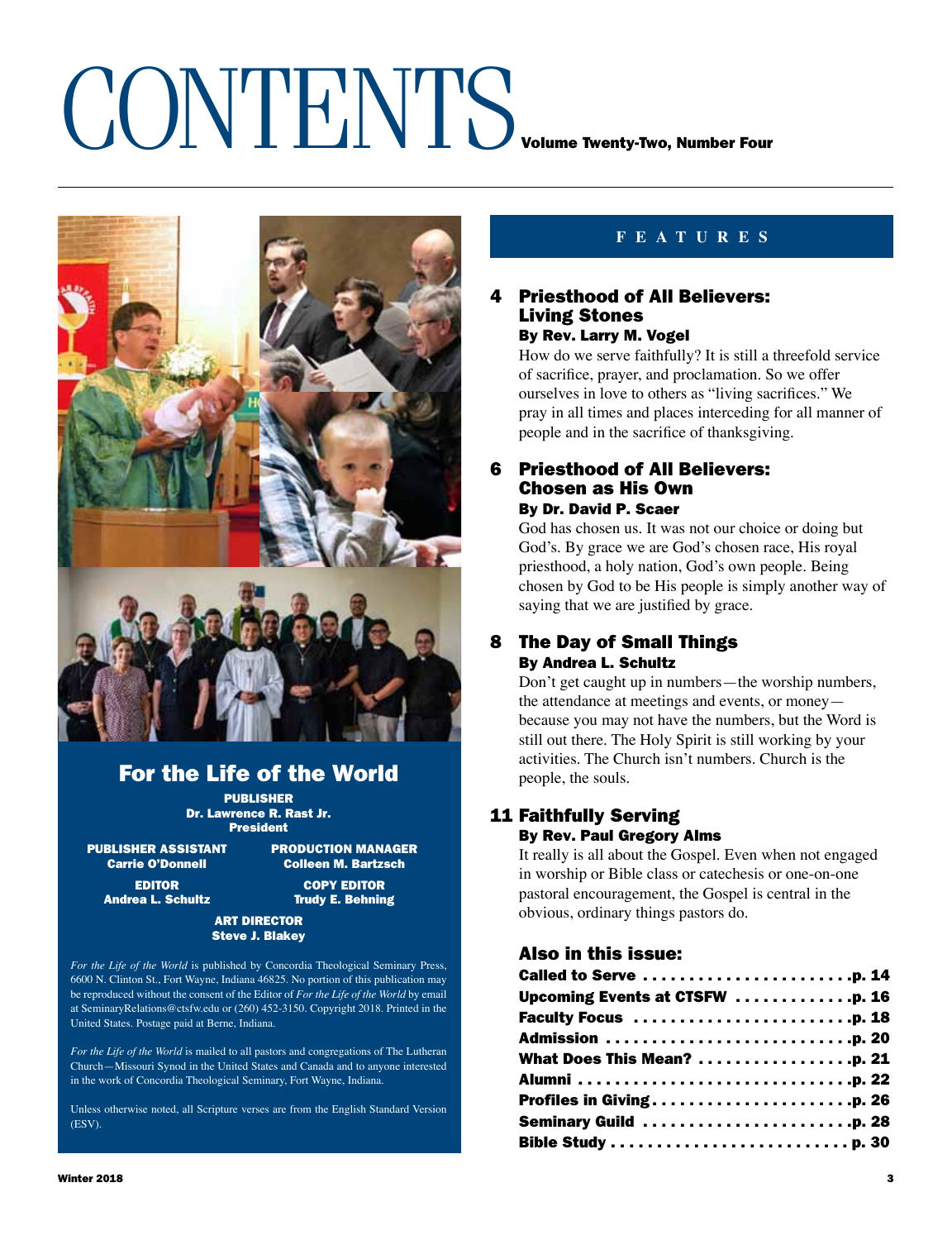## The Day of Small Things Andrea L. Schultz



Don't get caught up in numbers—the worship numbers, the attendance at meetings and events, or money because you may not have the numbers, but the Word is still out there. The Holy Spirit is still working by your activities. The people (and not just your own members) see you and it'll bring fruit later. You just don't always know where or when it's going to be. The Church isn't numbers. Church is the people, the souls.

Then the word of the LORD came to me, saying, "The hands of Zerubbabel have laid the foundation of this house; his hands shall also complete it. Then you will know that the Lorp of hosts has sent me to you. For whoever has despised the day of small things shall rejoice, and shall see the plumb line in the hand of Zerubbabel." Zechariah 4:8-10

Born in Babylon among the exiled Jews, the prophet<br>Zechariah was called on by God to both admonish<br>and encourage the remnant of Israel allowed by<br>their sectors to astum home to begin rehuilding the Zechariah was called on by God to both admonish and encourage the remnant of Israel allowed by their captors to return home to begin rebuilding the temple. Construction had languished for years as crushing disappointment and apathy beset the returned exiles after devastating delays and obstacles crippled their work. These were the days of small things, when the size of their task, their numbers, and their progress blinded the Israelites to the greater foundations being laid by God through Zerubbabel, governor of the returnees and representative of the Messianic line. Used in construction, the plumb line in his hand would have been a cord with a weight attached to one end, which, when freely dangled, used gravity to establish a straight line.

The Rev. Scott Spiehs has spent his entire ministry serving and ministering to the souls of the small, preaching of Him who set their paths straight. The Second Vice President of the South Dakota District, Rev. Spiehs graduated from CTSFW in 1991 and was promptly called to a mission startup in Sioux Falls, South Dakota. "We had 39 members and no building," Rev. Spiehs recalled. Resurrection Lutheran Church finally broke ground in '92, dedicated the

building in '93, and their pastor married their church organist in '94. "We had a good team," Rev. Spiehs said of his wife, who passed away last November. "We'd go to nursing homes together. She would play the piano or organ for the residents before or after. That was what we enjoyed about small church."

They were there for 14 years, but when it was time for their son to start kindergarten, the couple—both of whom had grown up in country schools—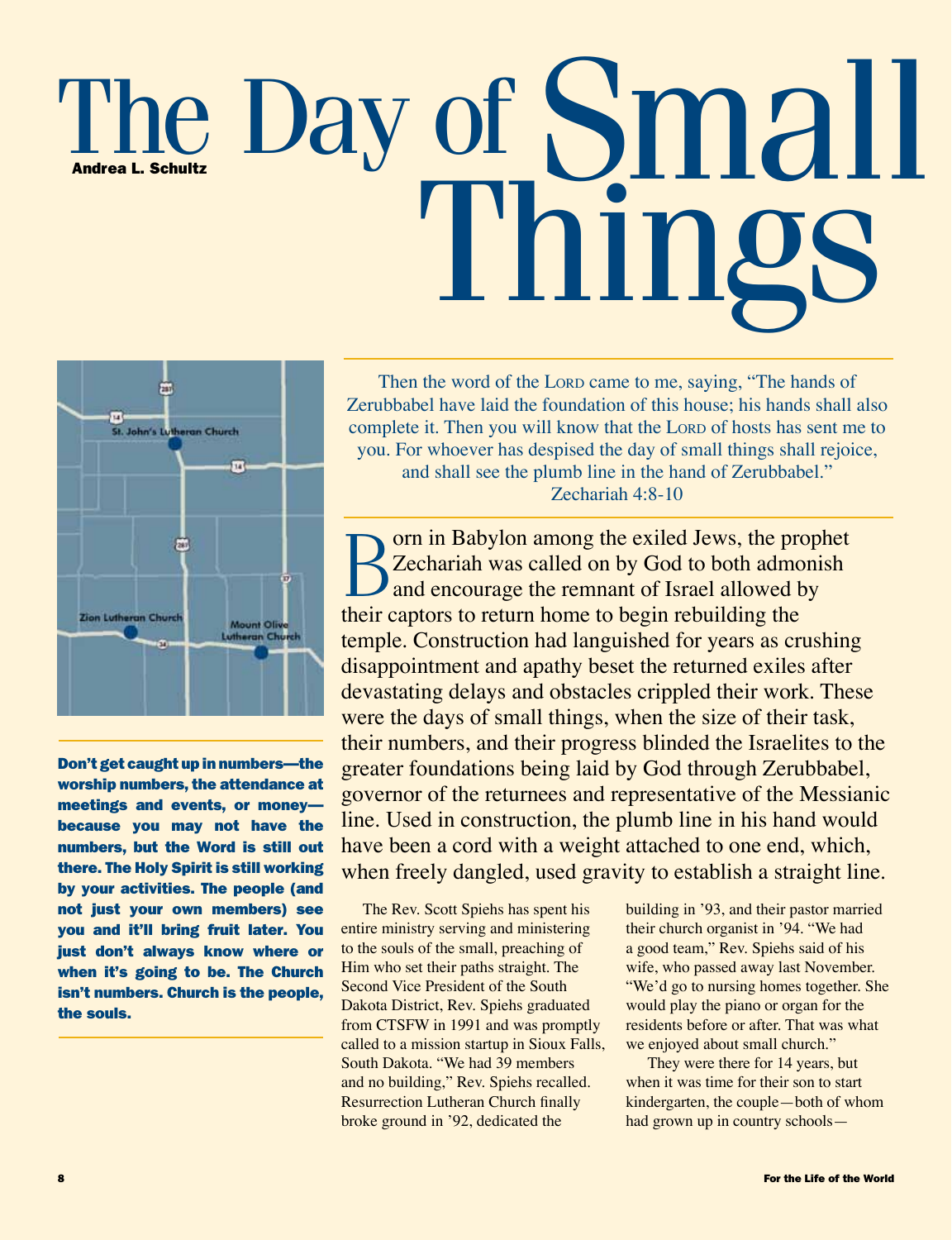

The following is Rev. Spiehs' take on shepherding small congregations:

#### What are the blessings particular to a small congregation?

You get to know the people and the people get to know you. You have such wonderful relationships in Christ with the people. For the most part you know when people are sick or hurting or needing some help.

#### And the challenges?

How to get the youth and the young adults active in church. They have busy lives and they're just not very active. And the older people—the ones who are dedicated to doing the work—are dying. So it gets tough. But it just brings new challenges and new opportunities. We try to stay connected with the young adults, whether they're in church or not, to let them know what's going on and to keep them connected.